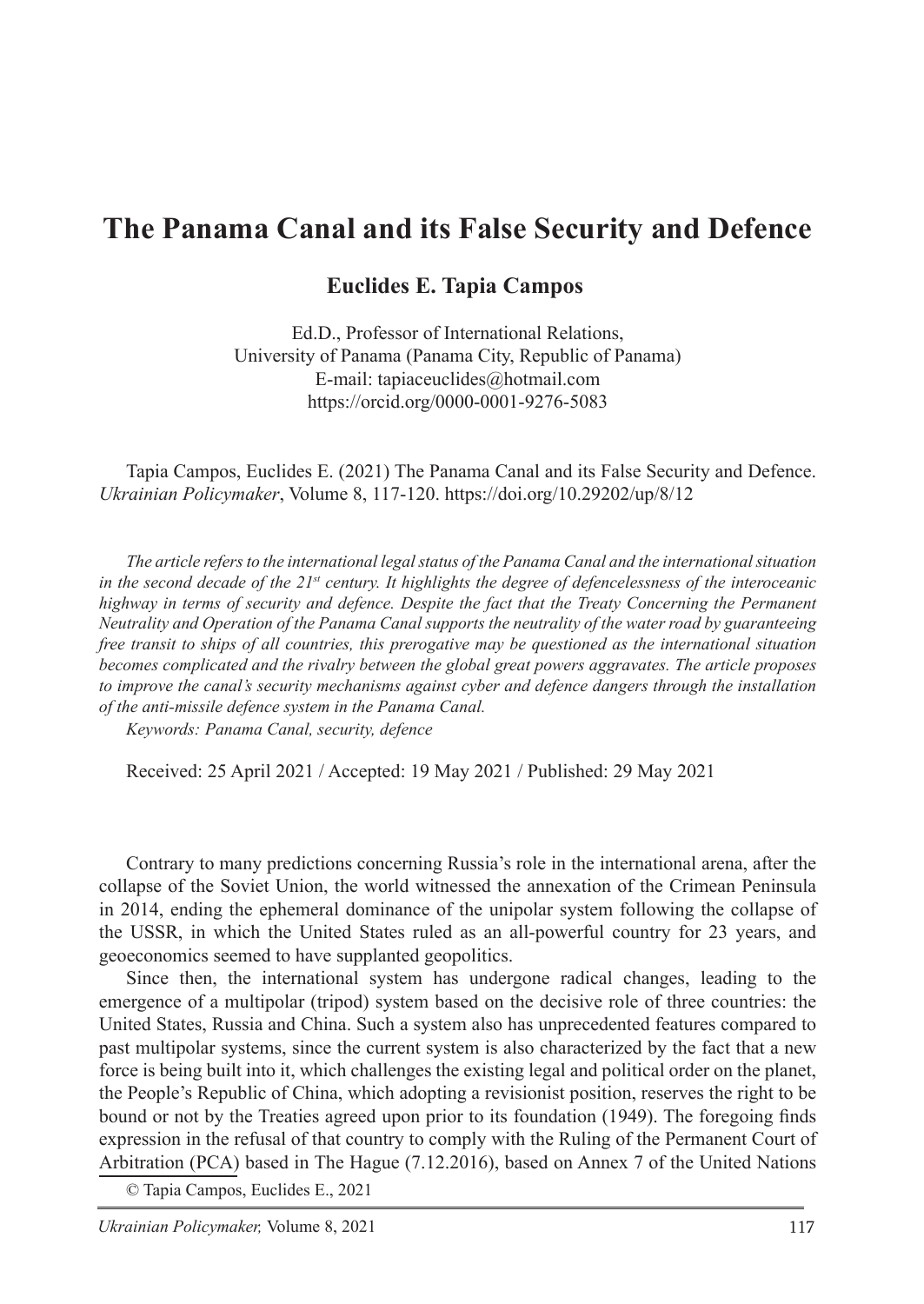Convention on the Law of the Sea (Convención, 1982: 220), denied the alleged historical rights of China over any of the claimed islands since "they are legally rocks that do not create an exclusive economic zone or a continental shelf" (Corral, 2016: 6). In addition to this is the outright refusal to recognize its borders with India, set at the time when India was ruled by the United Kingdom, thus questioning a peaceful solution to the border conflict, based on the principle of *uti possidetis iure*.

The reality in question is accompanied by other additional peculiarities, which conspire against the world peace and security. They are: the approval in 2020 of reforms to the Constitution of the Russian Federation of 1993, which establishes the priority of the constitution of that country, over international law, as well as the prohibition of negotiations on the cession of territories, even if they were obtained by force, that is contrary to international law, e.g., Crimea and the Kuril Islands.

The foregoing is worrying since "States are not obliged to enter into international treaties, but vice versa, sanctions are established in the event that a State is forced to enter into an international treaty," but "the State that ratifies the treaty is really obliged to comply with its provisions, to incorporate them into its domestic legislation; Contracts must be executed in good faith, or *pacta sunt servanda*" (Becerra, 2006: 294).

Secondly, it highlights the specificity of the nuclear tripod, on which the international system rests today. To tell the truth, what actually exists is a bipolar system, where one of the poles is two-headed, since a tacit alliance operates between Russia and China in all orders, which in the end, contrary to the typical stability of the systems bipolar, in this case, that particularity is absent and we are rather witnessing a permanent systemic imbalance, marked by the prospect of international nuclear blackmail, to impose its designs on the world.

Faced with such a scenario, the Republic of Panama and in particular its interoceanic canal, currently, are not only exposed to a conventional attack by a country enemy of the United States, but we also live in a context of hybrid war, where an attack that could be perpetrated by a terrorist organization and even by an anti-American state, which, camouflaging itself in a non-military vessel, causes a breakdown not only capable of making the international waterway useless, but also eliminating the provision of water to the terminal cities of the metropolitan area, without the possibility of clearly identifying the attacker.

These are real threats that today exceed the known war inventory domains (land, sea, air and space), since cyberspace must now be included. Faced with this reality, the obligatory question is: "What is the real defence and security capacity of the Panama Canal to repel a sophisticated attack against its critical infrastructure?" The answer is obvious: simply none, since it lacks strategic technological-scientific advantages that allow it to defend the interoceanic route by creating a safe environment that guarantees its competitiveness. There is no doubt about the extreme vulnerability of the Panama Canal in the event that a nuclear conflict breaks out, anywhere on the planet, involving the United States, China, Russia, Iran or North Korea; since the Treaty Concerning the Permanent Neutrality and Operation of the Panama Canal (Treaty: 1-3) with which it is clothed, will be turned into wet paper, especially because even in "peacetime", it can be made useless as a result of a cyber attack. The examples of those were the virtual attack on the "SolarWinds" company, which provides the "SolarWinds" Orion network to the Departments of Commerce, State Department, the Treasury, the Army, the Pentagon and the Presidential Office of the United States (Flores, 2021) and the cyberattack on the pipeline system from Texas to New York – "Colonial Pipeline" (Krauss, 2021).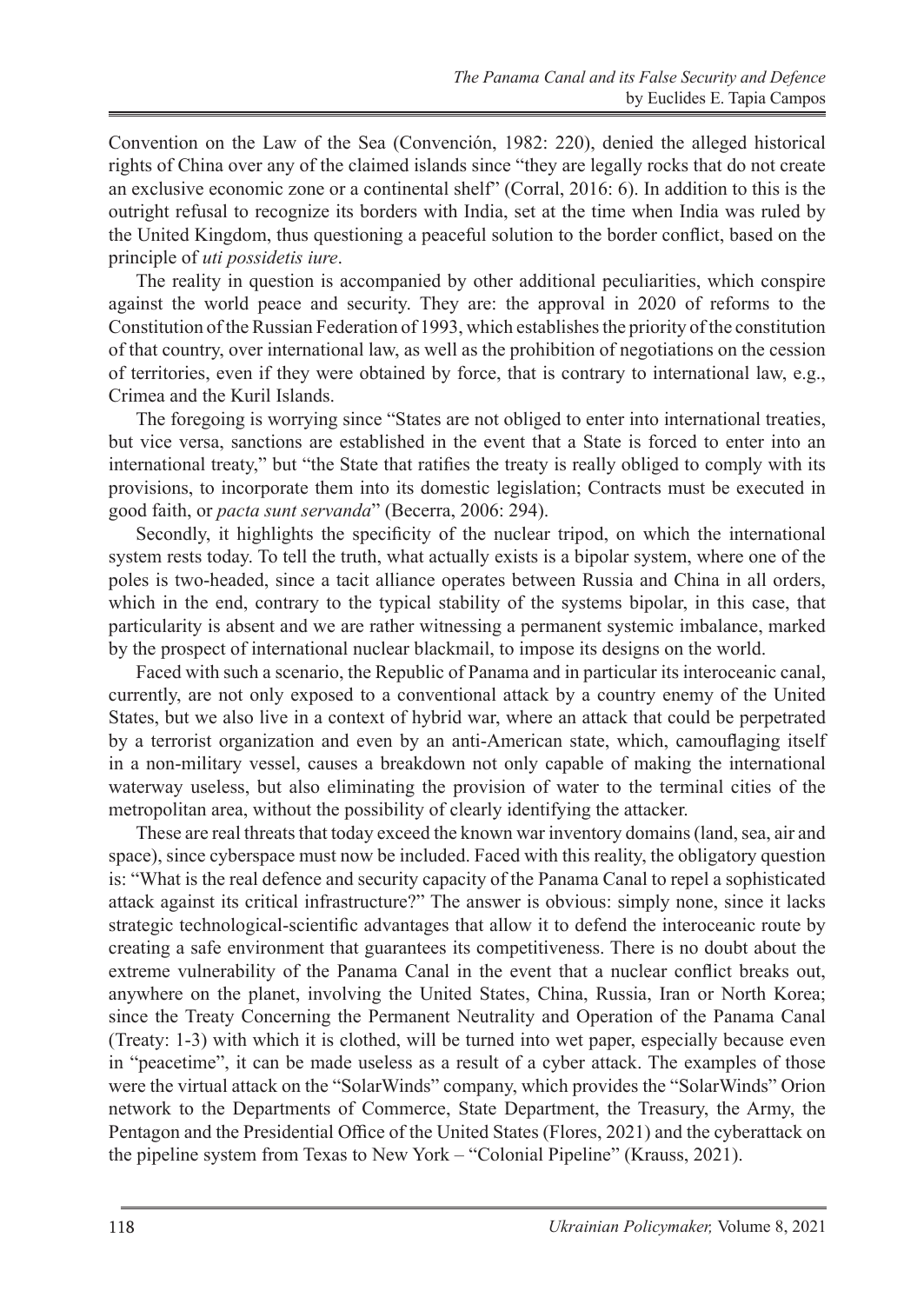Roughly identified threats that loom over the Panama Canal in the  $21<sup>st</sup>$  century, contrary to those who strongly defend its defensive inoculation based on the Neutrality Treaty (Informe, 1990: 82); the truth is that it will not be useful, if the channel does not drastically raise its standards not only of security, but also of defence, in such a way that it is capable of thwarting the types of threats indicated and those not incorporated here. This is based on the increasingly rarefied international climate, where certain powers, based on their military might, try to destroy the territorial integrity of neighbouring countries or in other latitudes, such as Latin America, impose dependent governments. It is evident that such governments, not only are suspicious of the international legal status of the Panama Canal, but that their manifest alignment with extracontinental powers seriously compromises the security of the interoceanic highway.

For all the above and contrary to what is established in article V of the Neutrality Treaty, which at the time states that "After the termination of the Panama Canal Treaty, only the Republic of Panama shall operate the Canal and maintain military forces, defense sites and military installations within its national territory." (Treaty: 2), the truth is that the Republic of Panama later held a referendum in which it was decided that "the Republic of Panama will not have an army", a measure that was set forth in Article 310 of the Panamanian Constitution (Constitución, 2012: 148).

As can be seen, such citizen opinion makes it impossible to comply with the aforementioned article V of the Neutrality Treaty. As if that were not enough, it is necessary to add that with respect to Article V of the Neutrality Treaty, the United States introduced Condition 2 or Nunn Reserve, which states that "nothing in this Treaty will prevent the Republic of Panama or the United States of America, in accordance with their respective constitutional procedures, enter into any agreement or arrangement between the two countries to facilitate, at any time after December 31, 1999, the fulfillment of their responsibilities, to maintain the neutrality regime established in the Treaty, including agreements or arrangements for the stationing of any US military forces or the maintenance in the Republic of Panama of defence sites of the United States after that date, which the Republic of Panama and the United States of America may deem necessary or appropriate" (Tratados del Canal 1980: 264-265).

Considering what has been outlined, both at the international and national levels, it would not come as a surprise, that if facing the danger of imminent attack or sabotage to the Canal, by any of the indicated or hidden methods, by extracontinental powers, in militant collaboration of certain Latin American governments and even Panamanian nationals related to such powers, the United States would decide to disregard its obligation to guarantee free transit through the interoceanic route to ships of manifestly enemy countries.

For preventing the cases of non-adherence to the Protocol to the Treaty Concerning the Permanent Neutrality and Operation of the Panama Canal by nuclear powers such as China, the only member of the Security Council of the United Nations that has not done so, and the manifest hostility of certain powers, it is imperative to provide the Panama Canal in the field of security, with a system to combat cyber threats beyond the traditional armed conflict, which is capable of stopping malicious cybernetic activity and in the field of defence, degrading the potential enemy deterrent, with an antimissile defence system, which at least in a basic way, protects the waterway from imminent attacks by belligerents who consider the Canal as a vital part of the economy and defence of the United States and therefore also surreptitiously keep the Panamanian Canal as their military objective.